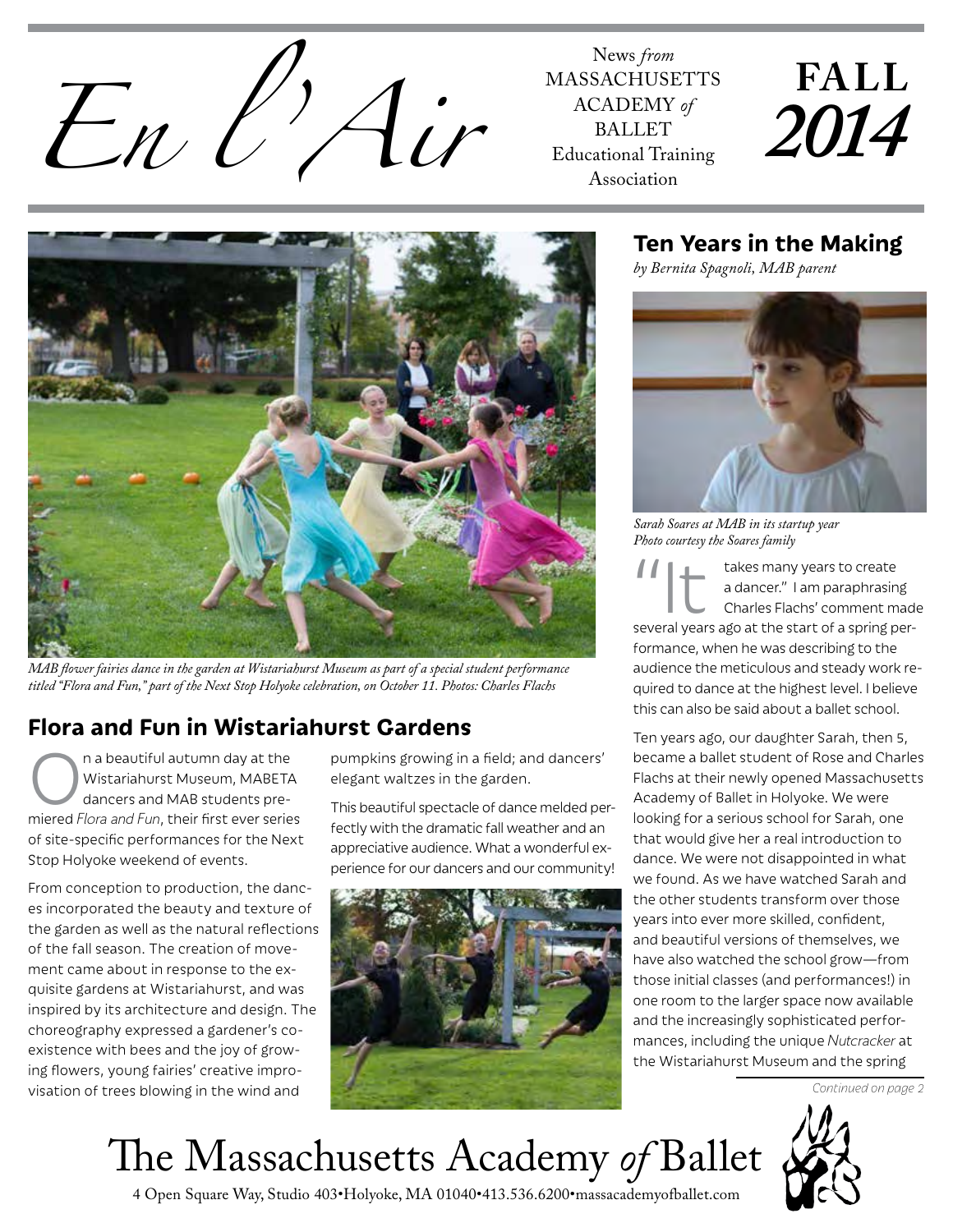# *En L'Air*

10 Years in the Making, continued from page 1

performance, now held at Holyoke High School auditorium. We are thrilled to have been there from the beginning!





*Sarah (left) as Ruth in the first MAB Nutcracker & Sweets at Wistariahurst, as a brand new dancer in the new MAB studio, and a 9-year-old Sarah with Rose Flachs. Photos: Linda Keith and Soares Family*

## **Sarah's Take: Learning the Counts**

*by Sarah Soares*

ne of my earliest memories was my first MAB performance. We were bluebirds, and the entire time we only sort of knew what we were doing. Rose had told everybody to follow me for the counts, because it seemed that I knew them. It turns out that I actually didn't; I was just a lucky guesser. Nevertheless it was a fun performance and I wanted to do it again, except next time I would be sure to know the counts.

In that same performance, I watched the older girls. They were the first dancers I looked up to, and I can still remember pieces of the performance they did. I spent the rest of the day dancing around my house, trying to mimic the steps I had seen them do. Thus my love of dancing began, and the main reason it stuck with me was MAB. We work hard and are trained well, but the school is also like a second family. I have grown up knowing Rose and Charles, and their obvious care for all of their dancers has helped shape me as a dancer and as a person. I look forward to the fifteen

minutes before class that I can spend laughing with all of my friends in the dressing room, and I look forward to the long Saturdays we spend at the studio. My best friends are at MAB, and while we can goof off in between rehearsals they are also the people that challenge me the most.

What I love about ballet is that you can be proud of something that you've accomplished, yet at the same time still be trying to get better. There is always so much to improve, so many goals to exceed, and so many new things to try. As I've been told, you can't be afraid of making mistakes, and it is much better to make a huge mistake than to dance unsure of yourself. If you mess up, you try again. This makes me want to come to class and work hard to improve. The classes that I walk out of and say, "that was a good class," are also the classes that make me want to go home and take a five hour nap afterwards. However the thing I will always remember—which has been repeated every year since I started ballet—is to "smile—it's supposed to be fun."



December 12-14 Wistariahurst Museum Tickets: wistariahurst.org or (413) 322-5660



#### **PAB Celebrates 40 Years**



In August, MAB alumna Connie Flachs,<br>courtesy of Grand Rapids Ballet Company<br>and Francis Lawrence, courtesy of Dance<br>Theater of Harlem, performed *Provencia Blu*, n August, MAB alumna Connie Flachs, courtesy of Grand Rapids Ballet Company and Francis Lawrence, courtesy of Dance a contemporary pas de deux choreographed by Charles Flachs for the Pennsylvania Academy of Ballet's (PAB) 40<sup>th</sup> Anniversary Celebration in Philadelphia. The celebration included past and present students from ballet companies throughout the United States. The evening was a wonderful tribute to two of Rose and Charles Flachs' most influential teachers, Margarita DeSaá and John White, with whom many MAB dancers have also studied, through the PAB Summer Intensive Program.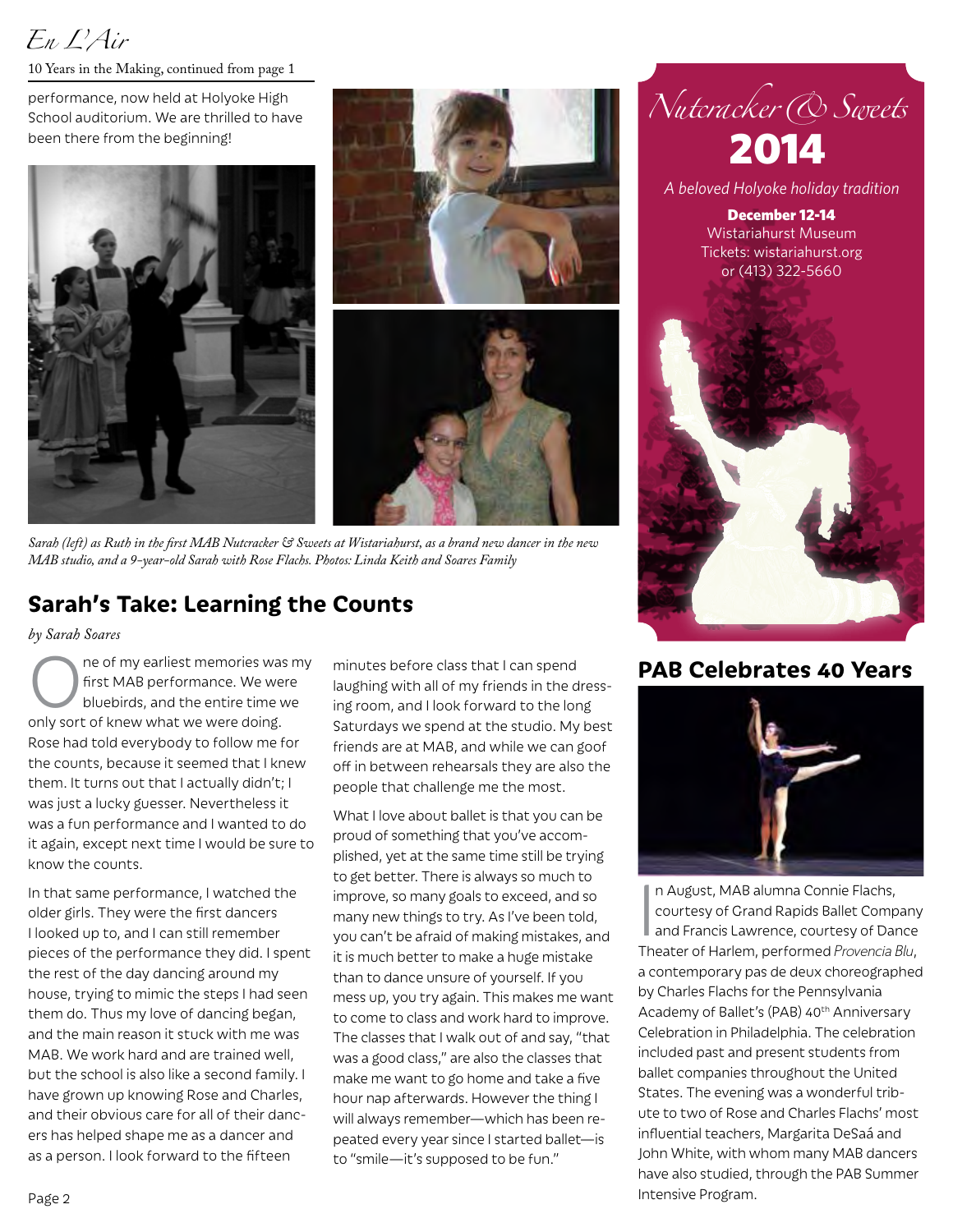## **A History of the** *Nutcracker* **Ballet**

*by Charles Flachs*



THE NUTCRACKER, the Dance of the Snowflakes, 1892 (P. I. Tchaikowsky and the Ballet Theatre of His Time)

hy is it that even non-ballet audiences are familiar with *The Nutcracker*? How has it become an American tradition and why do so many companies and artists in different dance genres perform it regularly? Perhaps some historical context will be helpful in explaining the universal appeal of this holiday dance extravaganza.

Today almost every major ballet company in the US and Canada, as well as companies throughout Europe, perform this ballet. There are hip-hop adaptions and even Duke Ellington, the great jazz musician, composed his own version of the music. *The Nutcracker*, a classical ballet created over a century ago, is a successful tradition, artistically and financially.

#### **The Story**

Classical ballet needs specific requirements to be successful: superb music, spirited dancing, inspired choreography, and a continuation of the Romantic Era's blended themes of realism followed by fantasy. In all these instances, *The Nutcracker* excels. The

renowned Russian ballet reviewer and critic Akim Volynsky wrote,

*"…Ballet masters of old sensed that the fairy tale constitutes the plot of all genuine ballet. This is why the classical dances in* Giselle*,*  Raymonda*,* Swan Lake, Sleeping Beauty *and* The Nutcracker *are associated with various themes from fairy tales. They begin with a more or less magnificent and solemn opening, followed by the obligatory realistic plot. Then suddenly the realism is abandoned, and the fantastic features of the fairy tale in their abstract choreographic designs are revealed before our eyes."(Volynsky 1911-1925:238).*

Despite competing claims for the "original" version of *The Nutcracker*, there are a series of historically incontrovertible facts.

*The Nutcracker* (or "Casse– Noisette"), a Classical Ballet in two acts and three scenes, was first choreographed in December 1892 and produced in St. Petersburg, Russia by the Maryinsky Ballet. Originally the choreographer was to be the famous father of classical ballet, Marius Petipa. Petipa was a Frenchman who had quickly

risen in the ranks of the theatre and developed the classical ballet genre over the span of sixty However, as he began to work on *The Nutcracker*, Petipa fell ill, and it was left to his assistant, a Russian—Lev Ivanov—to complete the bulk of the work.

The story, also credited to Ivanov, is derived from the E.T.A. of realism and turns to fantasy. Hoffmann tale, "The Nutcracker and the King of the Mice." As in most classical ballets, the story line does not exactly follow the written version, with liberties taken to increase the scenic spectacle and place emphasis on a dancer wearing a nutcracker the dancing roles.

In short, *Nutcracker* is the story of Clara, a young girl whose family is entertaining friends and neighbors at a party in her parents' home. Here we meet (depending on the production) all types of characters, including performing dolls, and Clara's mysterious Uncle Drosselmeyer. Clara is given a nutcracker doll as a gift by her eccentric uncle. Her brother Fritz then attempts to steal it from her. During the ensuing chase, the doll is broken, and Drosselmeyer

years of innovative choreography. leave and Clara and Fritz are sent consoles Clara as she places the doll under the tree for safekeeping. After the party, the guests upstairs to bed. Clara, however, cannot sleep, and creeps back down the stairs to check on her nutcracker. She falls asleep with the doll and begins to dream.

> The ballet then leaves the world The small Christmas tree seen in the first act begins to magically grow skyward as large mice, one with a crown on its head, start a battle with the nutcracker that has come to life, portrayed by mask. During the battle, the King mouse is distracted by Clara who strikes him with her ballet slipper, enabling the nutcracker to slay him. The nutcracker removes his mask, completing his transformation into a real prince, and then escorts Clara to the land of the Snowflakes. Here, the "Waltz of the Snowflakes" is performed, concluding the first act. The second act, set in the "Kingdom of Sweets," is a series of divertissements viewed by Clara as if still

> > *Continued on page 6*



Scene from Act 1 of THE NUTCRACKER, 1892 (P. I. Tchaikowsky and the Ballet Theatre of His Time)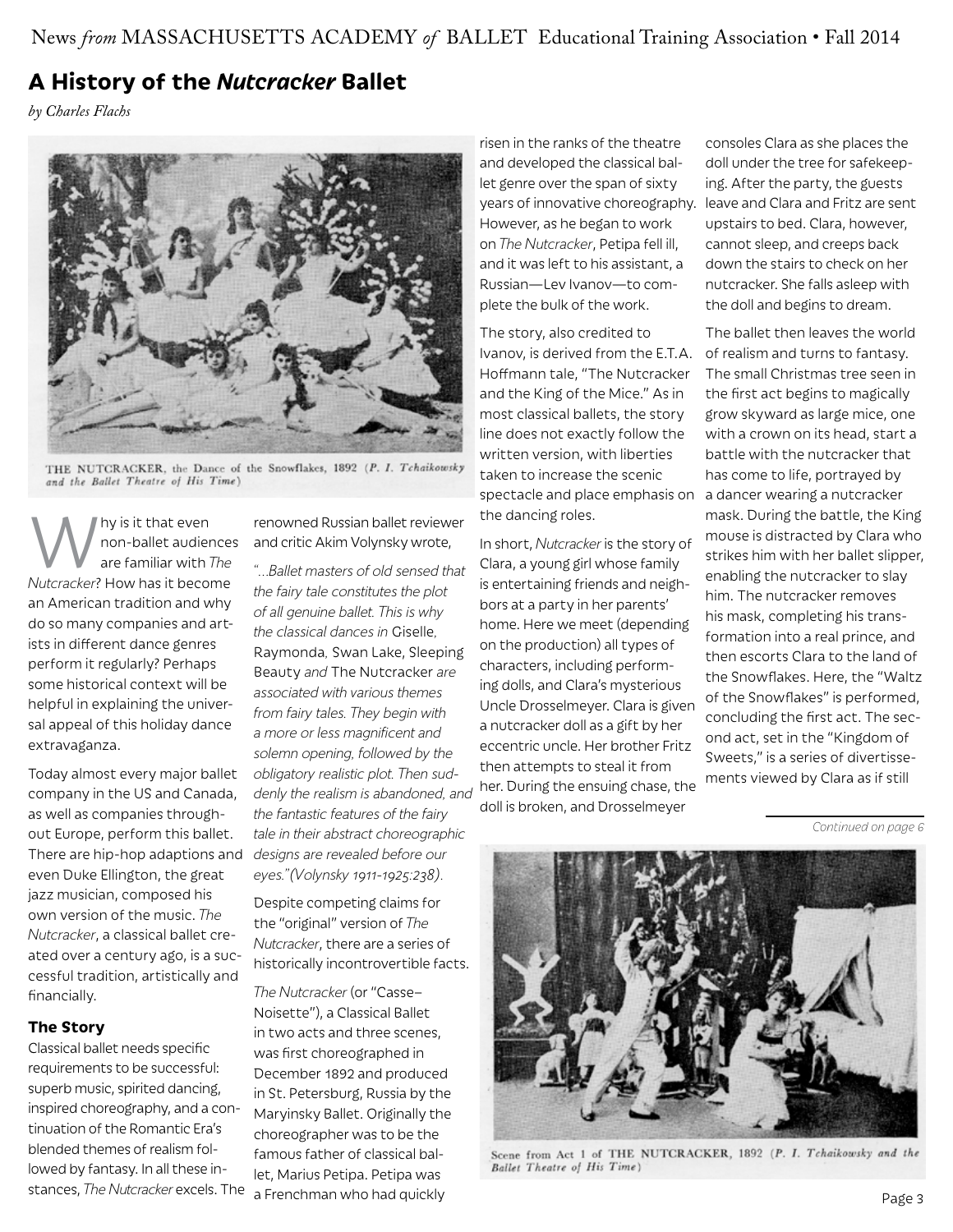# *En L'Air*

#### **Photos from "Flora and Fun"** *(story, page 1)*









## **Gwendolyn Goes to Hollywood via Chicopee and Holyoke!**

n October 23<sup>rd</sup>, author David Rottenberg and dancers from MAB told the story of *Gwendolyn Goes to Hollywood* to over 200 students at the Bowie school in Chicopee. Three repeat performances will be at the Barnes and Noble Bookseller in Holyoke on November 9<sup>th</sup>. Don't miss this wonderfully entertaining, free event. Purchase books at Barnes and Noble that day or at bn.com/bookfairs November 9-13 (using Book Fair code 11482163) and help support MABETA.

This project is supported in part by a grant from the Chicopee and Holyoke Cultural Councils, local agencies which are supported by the Massachusetts Cultural Council, a state agency.



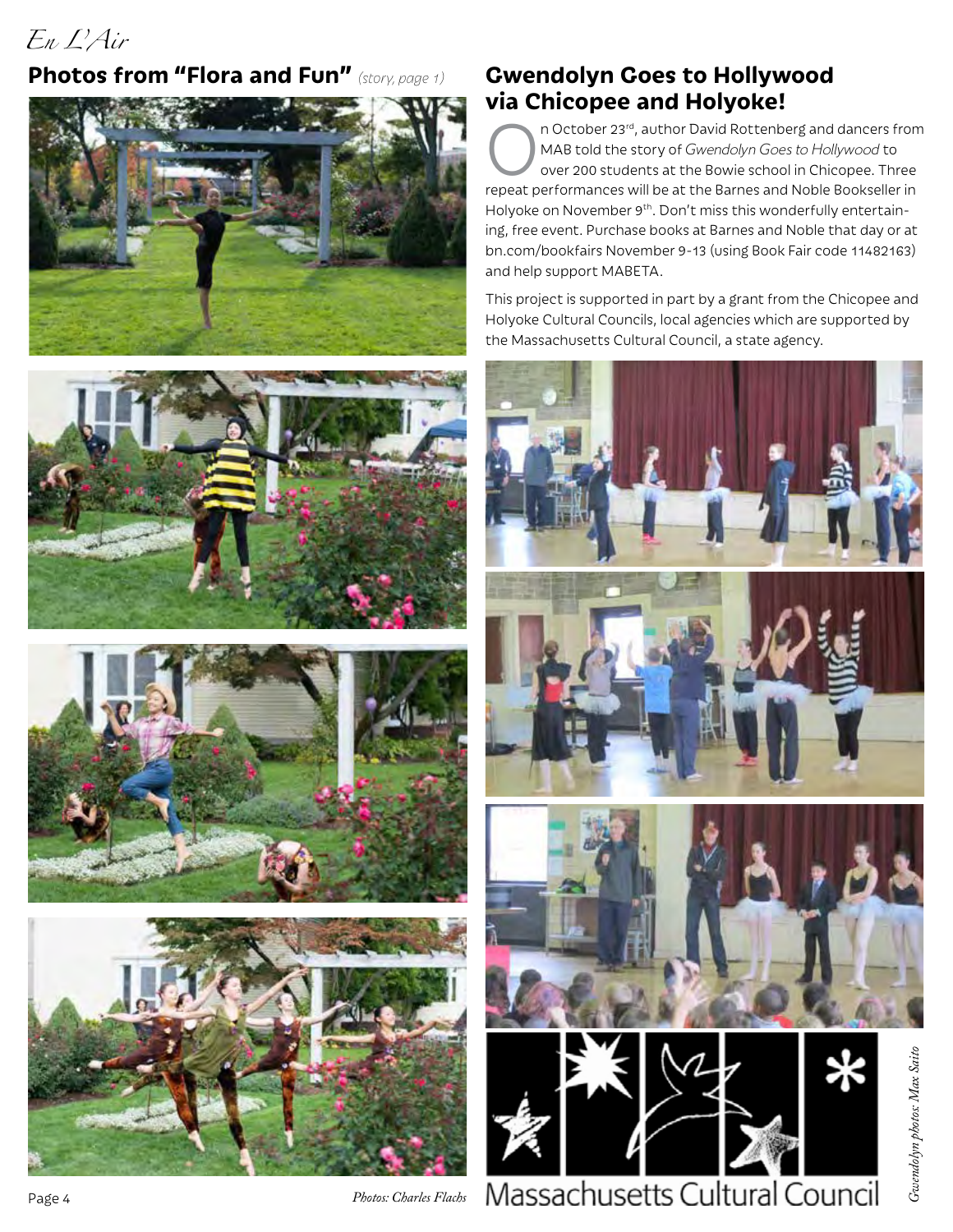#### News *from* MASSACHUSETTS ACADEMY *of* BALLET Educational Training Association • Fall 2014

## **Summer Intensive 2014 at MAB**



The MAB summer intensive<br>is a great time for students<br>to focus solely on dance is a great time for students to focus solely on dance and make vast improvements. This summer, students studied with guest teachers Connie Flachs and Steven Houser from Grand Rapids Ballet. Their energetic teaching and artistic coaching of ballet technique inspired the summer students to push themselves beyond their comfort zones and explore new approaches to movement.

During the intensive, each student spends the day at MAB. The curriculum includes modern classes from Laurel Anne Boyd, jazz and yoga classes from Debra Vega, and ballet classes from faculty Matisse Madden, Cathy Johnson and Katherine Bervera. This year, the intensive flew by with barely enough time for a movie and pizza night. However, we did fit one in! The session culminated with a public demonstration of the dance curriculum that was enjoyed by all.











*Photos: Charles Flachs*



## **Summer Programs, New Perspectives**

*by Molly Czitrom, Level 5 student* 

s dancers, students at MAB understand the importance of<br>keeping up their training even during the summer. Whether<br>it's locally or in another state, dedicated dancers are con-<br>tipuously training and always working toward a keeping up their training even during the summer. Whether it's locally or in another state, dedicated dancers are continuously training and always working toward a goal of improving.

This summer, many dancers from MAB had the opportunity to train at other studios. Both Anastasia Lusnia and Athina Ailmonos attended the Hartt School of Music and Dance for four weeks. Anastasia described it as "challenging, but inspirational. It was a really great opportunity to dance with people from around the world and take classes from [former American Ballet Theater Principal Dancer] Angel Corella." Anna and Athina's program was primarily ballet-focused, and at the end of the program they performed a full-length production of the ballet *Don Quixote*.

Isabelle Haas, who attended a dance program at the Ailey Institute for six weeks, was in more of a modern dance program. Isabelle noted that studying side-by-side with many international students this summer was a fascinating experience. She also really enjoyed being able to train seriously in multiple techniques.

Level 4 students Sarah Soares, Emma Jane Konkoly, and May Saito attended the "sister studio" of MAB—the Pennsylvania Academy of Ballet—and trained with Margarita DeSaá and John White, former teachers of Rose and Charles.

Many adolescents who are not dancers enjoy sleeping in and going to the beach in the summer; however, Level 5 student Minh Sullivan says that it's important for dancers to keep working even in the summer "to keep in shape and work on technique." Training in the summer can be really difficult, but it can also be a lot of fun! The students who stayed local and focused their studies on the four-week MAB Summer Intensive, such as Erica Mailliet, said they "enjoyed it and made a lot of good memories."









*Clockwise from left: Izzy with friends at the Ailey summer program, May with her host family at PAB, Anastasia dances in Elizabeth Park, and Athina receives a correction from Angel Corella in the Hartt summer intensive*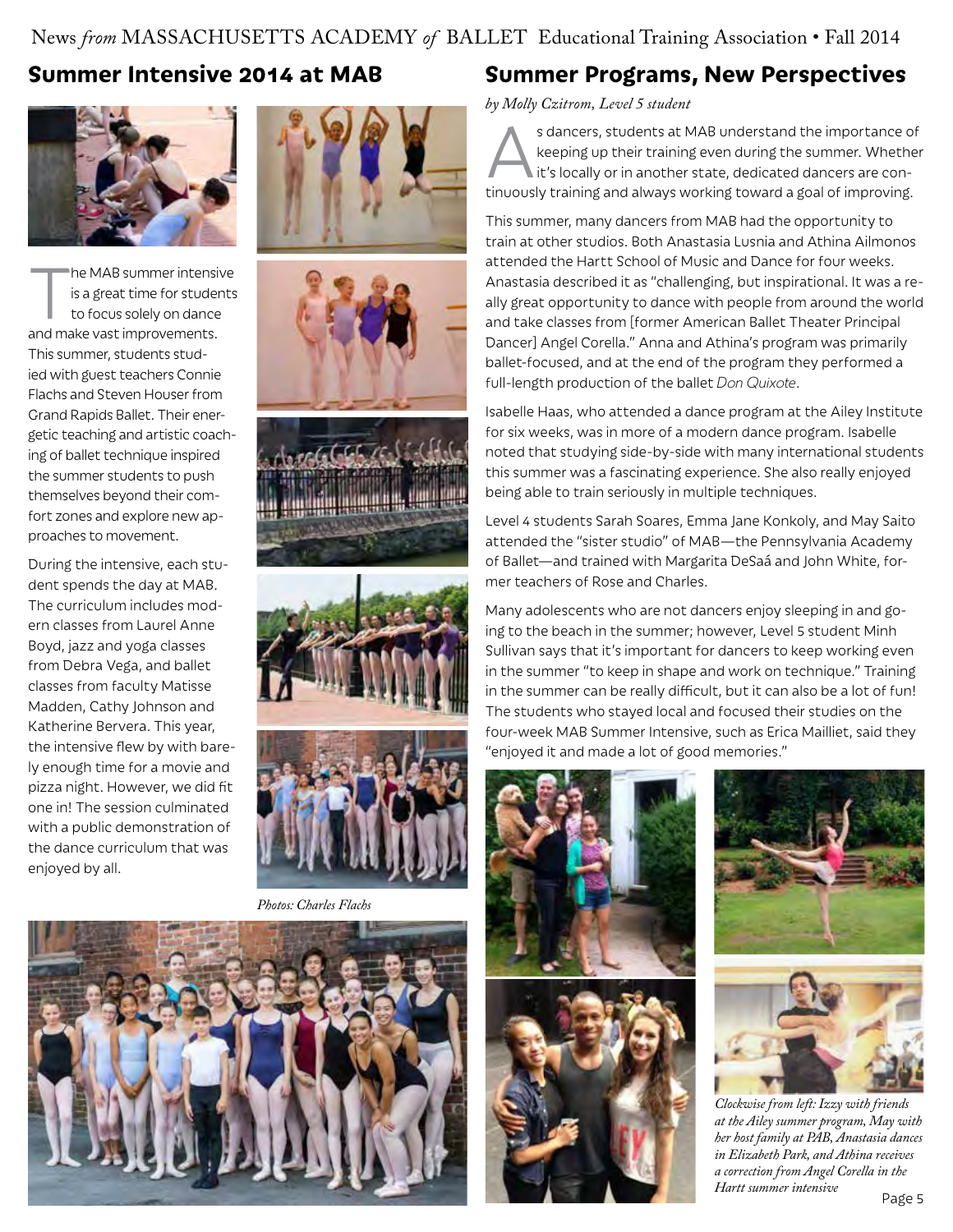

Timothy Stoukolkin as Drosin THE NUTselmeyer CRACKER, 1892 (P. I. Tchaikowsky and the Ballet Theatre<br>of His Time)



in a dream. These dances often represent, more or less, countries and dances throughout the world. Clara is given a seat of honor where she presides over the action. The ballet ends with Clara awakening back in her home with the toy nutcracker in her arms. She and the audience are left wondering how much of the ballet was a dream and how much reality.

#### **The music**

Ivanov had already assisted Petipa with another classical ballet, *Swan Lake*, where he is

credited for the impeccable musicality and phrasing of the choreography in the  $2^{nd}$  and  $4^{th}$  acts.

The music for *The Nutcracker* was again by the same composer, Pyotr Ilyich Tchaikovsky. Perhaps Ivanov had an affinity for the music of Tchaikovsky; we know that the composer was greatly impressed with the choreography when he saw the ballet performed.

Tchaikovsky accepted the commission from the director of the Imperial Theatres, Ivan Vsevolozhsky. It was Vsevolozhsky who came up with the idea of using a streamlined version of Hoffman's story by famed French writer Alexander Dumas in 1844. Dumas called his version "The Story of a Hazelnut-Cracker."

While composing the music, Tchaikovsky is said to have made a bet with a friend who asked if the composer could write a melody based on the notes of the octave in sequence. Tchaikovsky asked if it mattered whether the notes were in ascending or descending order, and was assured it did not. This resulted in the Grand Adage section of the "Grand Pas de Deux." Among other things, the score of *The Nutcracker* is noted for its use of the celesta, a featured

solo instrument in the "Dance of the Sugar Plum Fairy" from the second act. Tchaikovsky had doubts about his creative work and initially was not pleased with his composition. Eventually, as he worked on the score, he came to think his music had potential.

#### **The early productions**



In the Maryinsky production, Antonietta dell' Era, an Italian ballerina, appeared in the leading role of the Sugar Plum Fairy. Other roles were performed by a veritable "Who's Who" of ballet history, with Paul Gerdt dancing the part of the Prince, Olga Preobrazhenskaya one of the clockwork dolls, and Sergei Lagat dancing the role of the nutcracker. Although the ballet continued to be performed in Russia after the premier, it was not an unqualified success. Critics complained of a disjointed storyline, too many children in the cast, and some, surprisingly, even disliked the score. Tchaikovsky died within a year of the staging never knowing how popular his music would become.

It was left to the Russian émigré community to promote the *Nutcracker* tradition. As early as 1932, a few Russian expatriates were staging partial *Nutcrackers* in Vancouver, Canada and Portland, Oregon. In 1934, a version was performed at London's Vic-Wells (later named the Royal Ballet) staged by Nicholas Sergeyev, who was the Maryinsky Theatre's former chief régisseur.

In the United States, audiences became familiar with the Ballet Russe de Monte Carlo's condensed *Nutcracker*. It had a brief party scene in the first act, moved quickly to the Snowflake Waltz (which was eventually eliminated in their presentation) and then on to the second act divertissements and "Grand Pas de Deux." That specific choreography, for the "Pas de Deux" section of the complete ballet, was still being passed on to new generations of dancers in many regional American ballet companies as late as the 1980s, with staging by the masterful Ballet Russe dancer, Frederic Franklin.

The first full-length restaging of the ballet is often attributed to George Balanchine, but there was another company that preceded New York City Ballet's storied version.



Page 6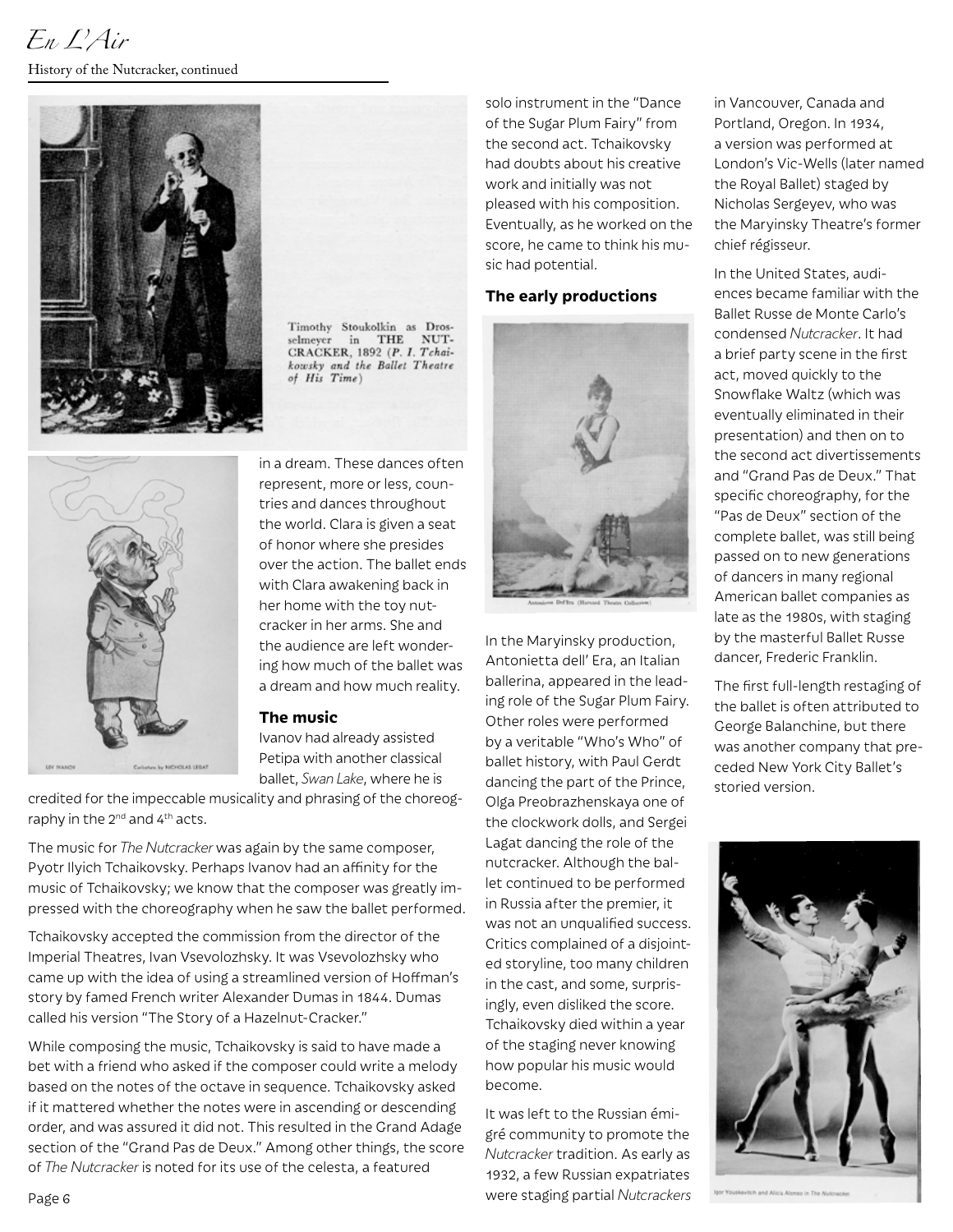As one of three brothers in a dancing family, Willam Christensen, first put together the second act divertissements in Portland with the help of a Russian émigré composer, Jacques Gershkovitch. Willam knew nothing about the production but choreographed an inspired series of dances that drew raves in Portland. By the 1940s, Christensen had become the founder and director and of the San Francisco Ballet, a company originally associated with the Opera. Looking for a full-length ballet to establish the fledgling company, Willam chose *The Nutcracker*. He again drew on the Russian community, picking up details of the staging that were missing from the abbreviated version performed by the touring Ballet Russe company, a version that he had undoubtedly seen.

Willam's brothers Lew and Harold were both dancers who performed under the direction of George Balanchine, who was working in New York before the formation of his company, the New York City Ballet.

When Balanchine, who was choreographing for the Ballet Russe Company at the time, arrived in San Francisco, Willam invited him to his apartment to ask questions about the original staging. Balanchine encouraged Willam to choreograph his own steps and acquainted him with the buffoon character Mother Ginger, who appears in the second act. Staged in 1944, the success of this fulllength production helped establish San Francisco Ballet and Willam Christensen as its director. However, the company did not do regular December performances of the ballet until the 1950s.

#### **Popularization of the ballet**

Movie audiences were already familiar with music from *The Nutcracker*. Walt Disney's *Fantasia*, released in 1940, was a very popular animated film that set one of its segments to "Nutcracker Suite." Animation of fairies, fish, flowers, mushrooms, and leaves used most of the score's second act music.

However, it was undoubtedly the George Balanchine version that propelled the ballet into a holiday spectacle today enjoyed by millions. Balanchine created his full-length *Nutcracker* in 1954 for New York City Ballet. In his own words,

*"I have liked this ballet from the first time I danced in it as a boy, when I did small roles in the Maryinsky theatre production. When I was fifteen, I danced the Nutcracker Prince. Years later in New York, when our company decided to do an evening-long ballet, I preferred to turn to* The Nutcracker *with which American audiences were not sufficiently familiar." (Balanchine's Festival of Ballet 1978).*

After the New York City Ballet's successful 1954 premiere, the ballet ran an entire month of performances the following Christmas. Now that full-length versions were regularly performed on both coasts, its popularity soared. Part of the appeal can be attributed to the secular observance of Christmas in North America. The ballet dovetailed neatly into what is often considered a festive children's holiday without the somber overtones of religious themes and rituals. Children in the cast added to the popularity of the ballet, resulting in a wider audience and more accessibility, especially for those who considered ballet to be elitist entertainment.

Balanchine and his company also enjoyed an unexpected benefit of having children in the cast. Their presence contributed to the financial success of the ballet by having more of the extended families participating as audience members. There are few certainties in the business of promoting classical ballet, but presenting *The Nutcracker* often ensures an audience and can thus be counted on to allow a company to meet its financial obligations.

#### *The Nutcracker* **today**

In America, it is possible that four generations of the same family have delighted in watching this ballet. Given its long history, the ballet invites a wide range of dance styles and staging.

Each company seeks ways to make the production feel new. Some companies infuse a local atmosphere into the ballet, especially in the first act. The local historical context can increase the audience's enjoyment as they recognize references seen in the ballet that relate to their own lives.

Nods to history and the use of artistic and renowned personalities in the staging thrive, as ballet companies continue to find fresh approaches. A perfect example



combining these aspects of production emerged in Seattle, Washington where Kent Stowell's version had sets and costumes designed by the famous children's author Maurice Sendak—a tradition for Seattle-area audiences since 1983. It is now being replaced by the original 1954 Balanchine version.

An interview with one major American ballet company director revealed that the choice of how to shape a new production, or even terminate an old one, is fraught with conflict. He described presenting the ballet as if it were a restaurant. The food must be good enough to have the customer enjoy the meal but not so extravagant that they cannot see themselves coming back to dine again. *The Nutcracker* needs to be a success and continue to draw in an audience, especially one that may not regularly attend the ballet. At the same time, it must have high artistic quality, enticing the audience to see other diverse company productions. Regardless of the history or local flavor costumes and sets choose to highlight, ultimately the choreography and dancing remain key to stimulating interest.

Thankfully, those of us who love *The Nutcracker* can breathe a sigh of relief. In one form or another this ballet, now well over one hundred years old, will continue to be a beloved holiday celebration. Each year a party will happen, Clara will fall asleep, the mice will fight soldiers, and the audience will be taken to a magical land where they can dream…at least until the curtain falls.